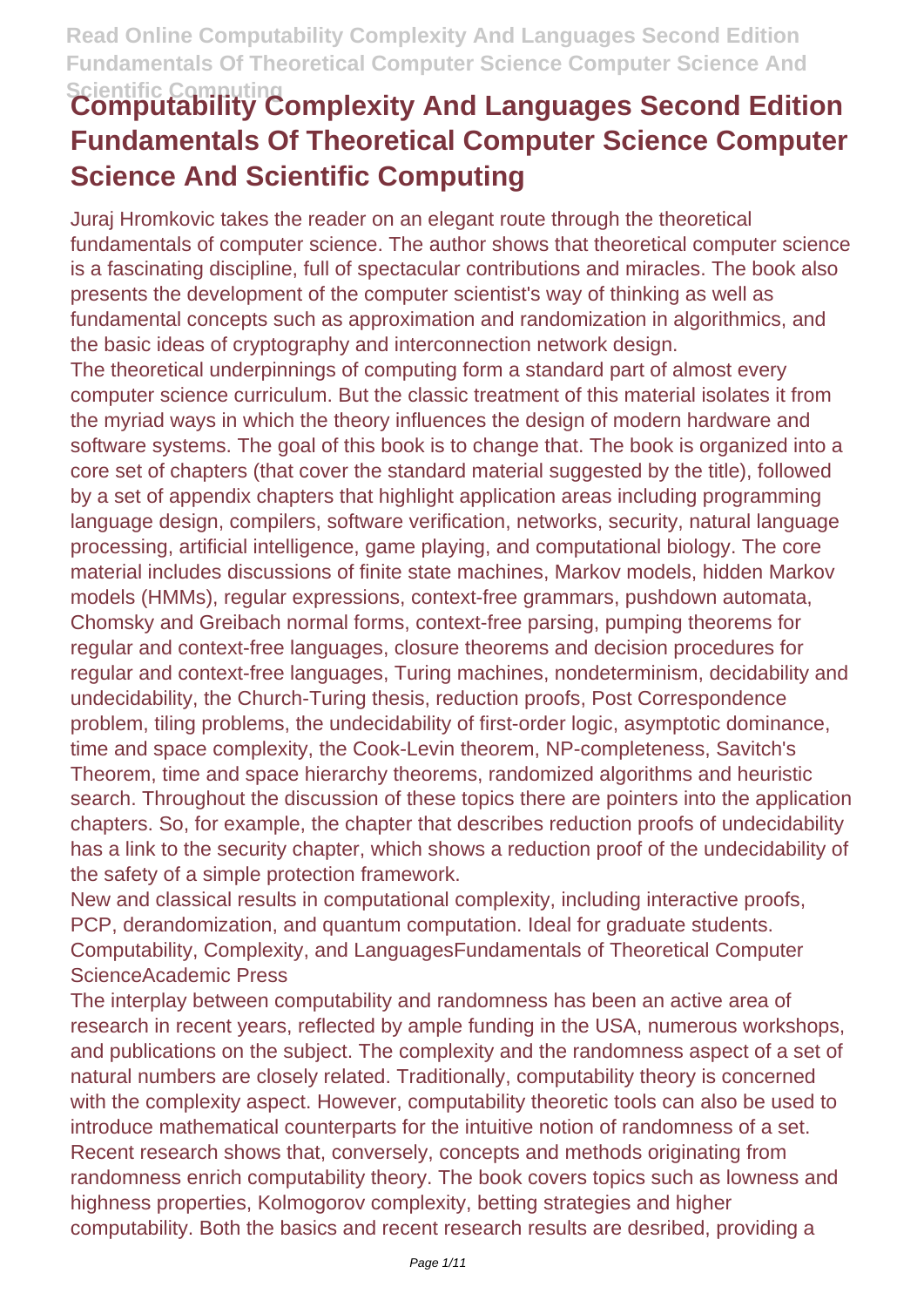Scientific Computing<br>Very readable introduction to the exciting interface of computability and randomness for graduates and researchers in computability theory, theoretical computer science, and measure theory.

The book is a collection of papers of experts in the fields of information and complexity. Information is a basic structure of the world, while complexity is a fundamental property of systems and processes. There are intrinsic relations between information and complexity. The research in information theory, the theory of complexity and their interrelations is very active. The book will expand knowledge on information, complexity and their relations representing the most recent and advanced studies and achievements in this area. The goal of the book is to present the topic from different perspectives — mathematical, informational, philosophical, methodological, etc. "Intended as an upper-level undergraduate or introductory graduate text in computer science theory," this book lucidly covers the key concepts and theorems of the theory of computation. The presentation is remarkably clear; for example, the "proof idea," which offers the reader an intuitive feel for how the proof was constructed, accompanies many of the theorems and a proof. Introduction to the Theory of Computation covers the usual topics for this type of text plus it features a solid section on complexity theory--including an entire chapter on space complexity. The final chapter introduces more advanced topics, such as the discussion of complexity classes associated with probabilistic algorithms.

This text addresses some theoretical issues surrounding computer science. It provides an introduction to the theory of computation, and covers programming languages, finite state machines, grammars, Boolean circuits, computational complexity, feasible problems, and intractable problems.

Computability and complexity theory are two central areas of research in theoretical computer science. This book provides a systematic, technical development of "algorithmic randomness" and complexity for scientists from diverse fields.

What can computers do in principle? What are their inherent theoretical limitations? The theoretical framework which enables such questions to be answered has been developed over the last fifty years from the idea of a computable function - a function whose values can be calculated in an automatic way.

An accessible and rigorous textbook for introducing undergraduates to computer science theory What Can Be Computed? is a uniquely accessible yet rigorous introduction to the most profound ideas at the heart of computer science. Crafted specifically for undergraduates who are studying the subject for the first time, and requiring minimal prerequisites, the book focuses on the essential fundamentals of computer science theory and features a practical approach that uses real computer programs (Python and Java) and encourages active experimentation. It is also ideal for self-study and reference. The book covers the standard topics in the theory of computation, including Turing machines and finite automata, universal computation, nondeterminism, Turing and Karp reductions, undecidability, time-complexity classes such as P and NP, and NP-completeness, including the Cook-Levin Theorem. But the book also provides a broader view of computer science and its historical development, with discussions of Turing's original 1936 computing machines, the connections between undecidability and Gödel's incompleteness theorem, and Karp's famous set of twenty-one NP-complete problems. Throughout, the book recasts traditional computer science concepts by considering how computer programs are used to solve real problems. Standard theorems are stated and proven with full mathematical rigor, but motivation and understanding are enhanced by considering concrete implementations. The book's examples and other content allow readers to view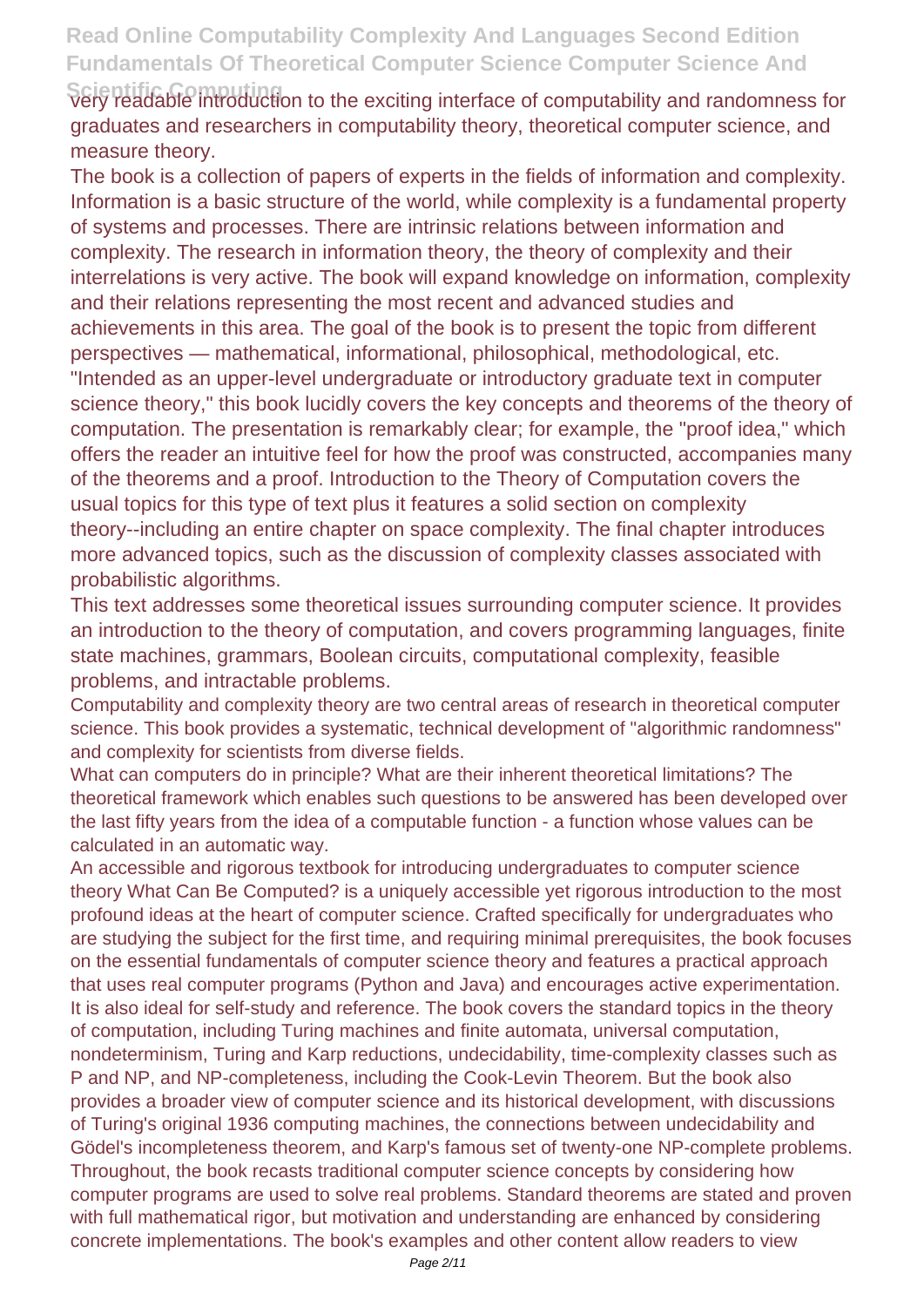Scientific Computing to experiment with—a wide selection of the topics it covers. The result is an ideal text for an introduction to the theory of computation. An accessible and rigorous introduction to the essential fundamentals of computer science theory, written specifically for undergraduates taking introduction to the theory of computation Features a practical, interactive approach using real computer programs (Python in the text, with forthcoming Java alternatives online) to enhance motivation and understanding Gives equal emphasis to computability and complexity Includes special topics that demonstrate the profound nature of key ideas in the theory of computation Lecture slides and Python programs are available at whatcanbecomputed.com

Computability Theory: An Introduction to Recursion Theory provides a concise, comprehensive, and authoritative introduction to contemporary computability theory, techniques, and results. The basic concepts and techniques of computability theory are placed in their historical, philosophical and logical context. This presentation is characterized by an unusual breadth of coverage and the inclusion of advanced topics not to be found elsewhere in the literature at this level. The text includes both the standard material for a first course in computability and more advanced looks at degree structures, forcing, priority methods, and determinacy. The final chapter explores a variety of computability applications to mathematics and science. Computability Theory is an invaluable text, reference, and guide to the direction of current research in the field. Nowhere else will you find the techniques and results of this beautiful and basic subject brought alive in such an approachable way. Frequent historical information presented throughout More extensive motivation for each of the topics than other texts currently available Connects with topics not included in other textbooks, such as complexity theory

This introductory text covers the key areas of computer science, including recursive function theory, formal languages, and automata. Additions to the second edition include: extended exercise sets, which vary in difficulty; expanded section on recursion theory; new chapters on program verification and logic programming; updated references and examples throughout. Preliminaries; Finite automata and regular languages; Pushdown automata and context-free languages; Turing machines and phrase-structure languages; Computability; Complexity; Appendices.

By virtue of the close relationship between logic and relational databases, it turns out that complexity has important applications to databases such as analyzing the parallel time needed to compute a query, and the analysis of nondeterministic classes. This book is a relatively selfcontained introduction to the subject, which includes the necessary background material, as well as numerous examples and exercises.

This book explains advanced theoretical and application-related issues in grammatical inference, a research area inside the inductive inference paradigm for machine learning. The first three chapters of the book deal with issues regarding theoretical learning frameworks; the next four chapters focus on the main classes of formal languages according to Chomsky's hierarchy, in particular regular and context-free languages; and the final chapter addresses the processing of biosequences. The topics chosen are of foundational interest with relatively mature and established results, algorithms and conclusions. The book will be of value to researchers and graduate students in areas such as theoretical computer science, machine learning, computational linguistics, bioinformatics, and cognitive psychology who are engaged with the study of learning, especially of the structure underlying the concept to be learned. Some knowledge of mathematics and theoretical computer science, including formal language theory, automata theory, formal grammars, and algorithmics, is a prerequisite for reading this book.

Computer Science: Reflections on the Field, Reflections from the Field provides a concise characterization of key ideas that lie at the core of computer science (CS) Page 3/11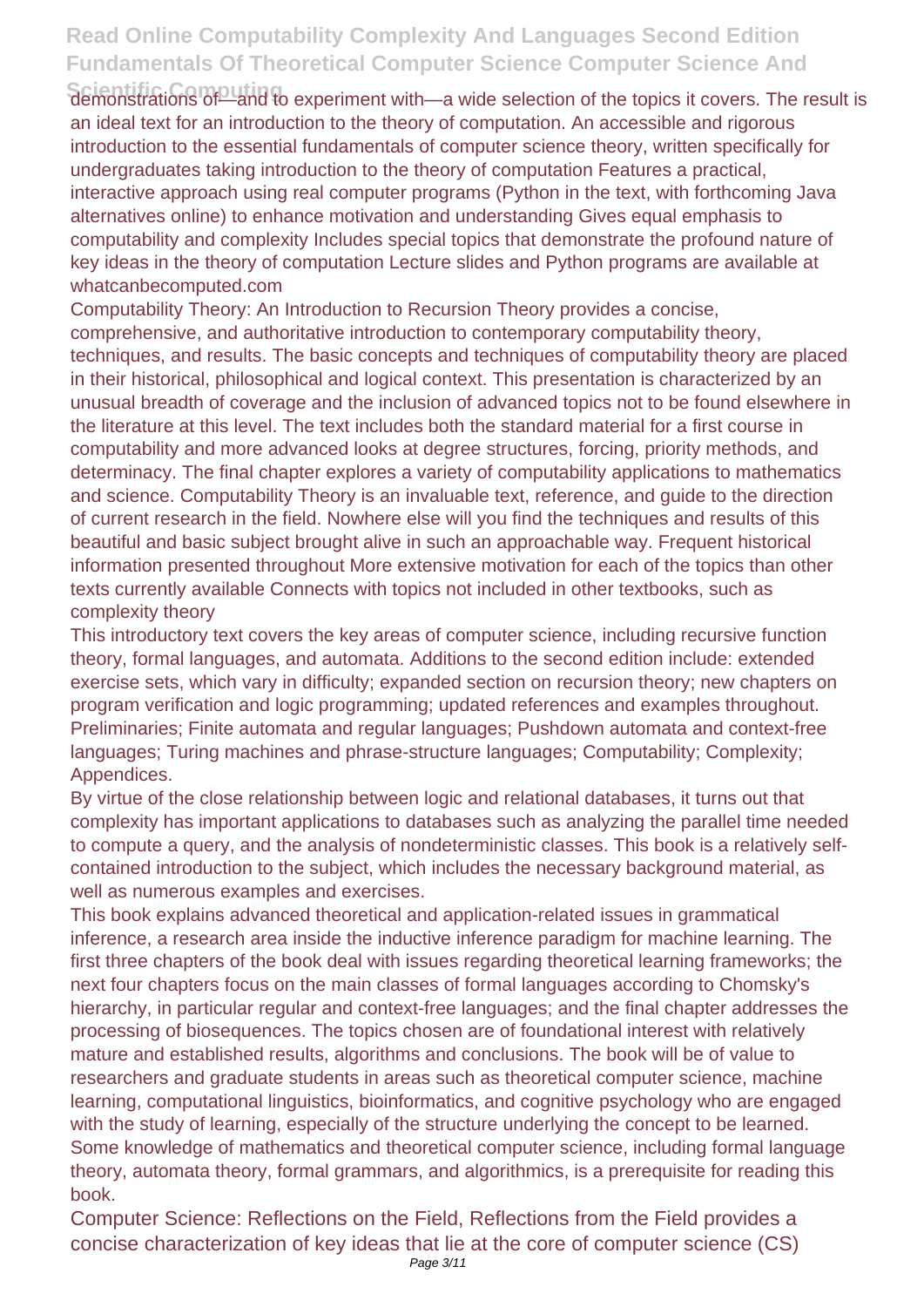Scientific Computing<br>research. The book offers a description of CS research recognizing the richness and diversity of the field. It brings together two dozen essays on diverse aspects of CS research, their motivation and results. By describing in accessible form computer science's intellectual character, and by conveying a sense of its vibrancy through a set of examples, the book aims to prepare readers for what the future might hold and help to inspire CS researchers in its creation.

Classic graduate-level introduction to theory of computability. Discusses general theory of computability, computable functions, operations on computable functions, Turing machines self-applied, unsolvable decision problems, applications of general theory, mathematical logic, Kleene hierarchy, more.

This introductory text covers the key areas of computer science, including recursive function theory, formal languages, and automata. It assumes a minimal background in formal mathematics. The book is divided into five parts: Computability, Grammars and Automata, Logic, Complexity, and Unsolvability. \* Computability theory is introduced in a manner that makes maximum use of previous programming experience, including a "universal" program that takes up less than a page. \* The number of exercises included has more than tripled. \* Automata theory, computational logic, and complexity theory are presented in a flexible manner, and can be covered in a variety of different arrangements.

An introduction to computational complexity theory, its connections and interactions with mathematics, and its central role in the natural and social sciences, technology, and philosophy Mathematics and Computation provides a broad, conceptual overview of computational complexity theory—the mathematical study of efficient computation. With important practical applications to computer science and industry, computational complexity theory has evolved into a highly interdisciplinary field, with strong links to most mathematical areas and to a growing number of scientific endeavors. Avi Wigderson takes a sweeping survey of complexity theory, emphasizing the field's insights and challenges. He explains the ideas and motivations leading to key models, notions, and results. In particular, he looks at algorithms and complexity, computations and proofs, randomness and interaction, quantum and arithmetic computation, and cryptography and learning, all as parts of a cohesive whole with numerous crossinfluences. Wigderson illustrates the immense breadth of the field, its beauty and richness, and its diverse and growing interactions with other areas of mathematics. He ends with a comprehensive look at the theory of computation, its methodology and aspirations, and the unique and fundamental ways in which it has shaped and will further shape science, technology, and society. For further reading, an extensive bibliography is provided for all topics covered. Mathematics and Computation is useful for undergraduate and graduate students in mathematics, computer science, and related fields, as well as researchers and teachers in these fields. Many parts require little background, and serve as an invitation to newcomers seeking an introduction to the theory of computation. Comprehensive coverage of computational complexity theory, and beyond High-level, intuitive exposition, which brings conceptual clarity to this central and dynamic scientific discipline Historical accounts of the evolution and motivations of central concepts and models A broad view of the theory of computation's influence on science, technology, and society Extensive bibliography Computability and complexity theory should be of central concern to practitioners as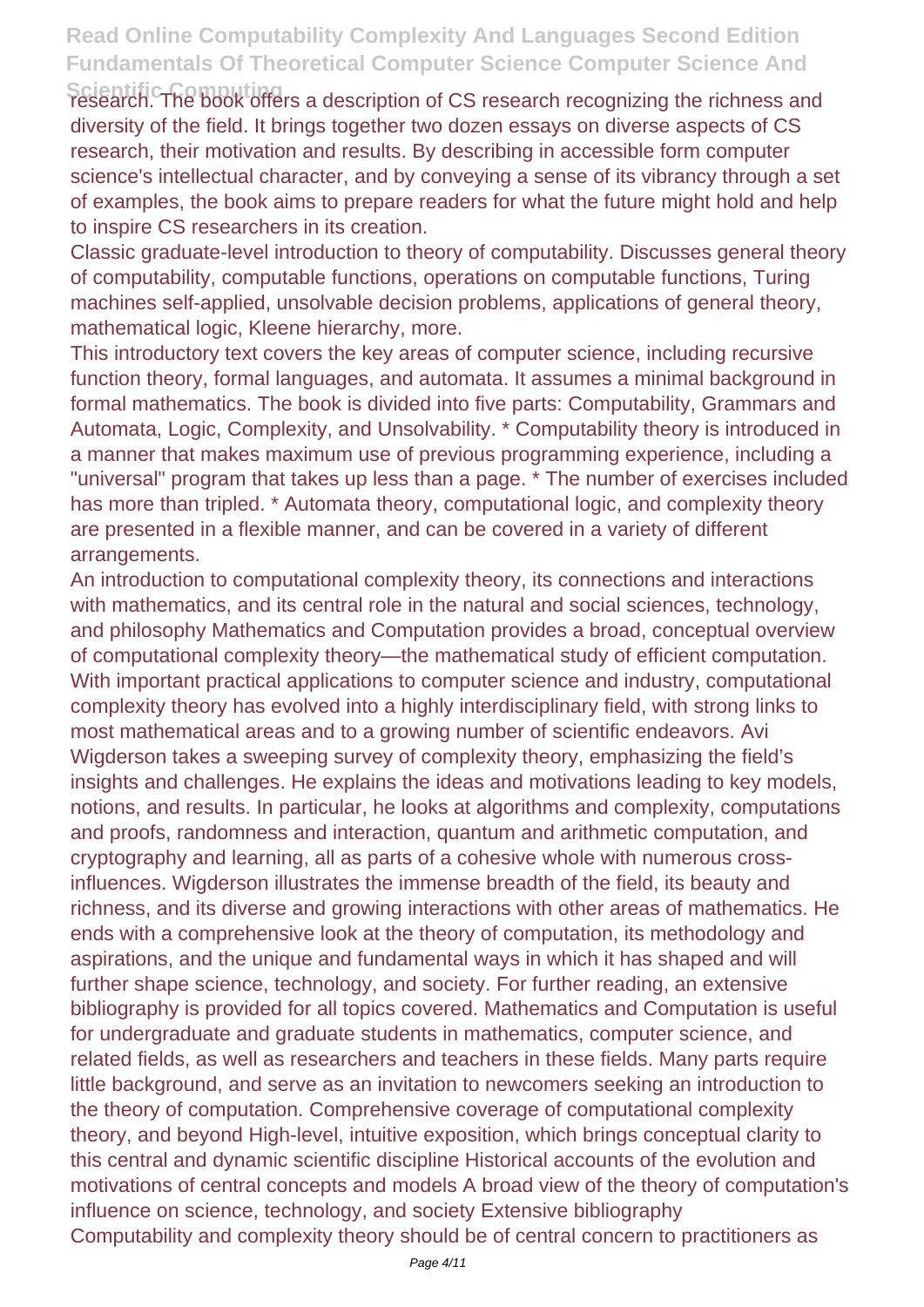Scientific Computing<br>Well as theorists. Unfortunately, however, the field is known for its impenetrability. Neil Jones's goal as an educator and author is to build a bridge between computability and complexity theory and other areas of computer science, especially programming. In a shift away from the Turing machine- and Gdel number-oriented classical approaches, Jones uses concepts familiar from programming languages to make computability and complexity more accessible to computer scientists and more applicable to practical programming problems. According to Jones, the fields of computability and complexity theory, as well as programming languages and semantics, have a great deal to offer each other. Computability and complexity theory have a breadth, depth, and generality not often seen in programming languages. The programming language community, meanwhile, has a firm grasp of algorithm design, presentation, and implementation. In addition, programming languages sometimes provide computational models that are more realistic in certain crucial aspects than traditional models. New results in the book include a proof that constant time factors do matter for its programming-oriented model of computation. (In contrast, Turing machines have a counterintuitive "constant speedup" property: that almost any program can be made to run faster, by any amount. Its proof involves techniques irrelevant to practice.) Further results include simple characterizations in programming terms of the central complexity classes PTIME and LOGSPACE, and a new approach to complete problems for NLOGSPACE, PTIME, NPTIME, and PSPACE, uniformly based on Boolean programs. Foundations of Computing series

This book presents a set of historical recollections on the work of Martin Davis and his role in advancing our understanding of the connections between logic, computing, and unsolvability. The individual contributions touch on most of the core aspects of Davis' work and set it in a contemporary context. They analyse, discuss and develop many of the ideas and concepts that Davis put forward, including such issues as contemporary satisfiability solvers, essential unification, quantum computing and generalisations of Hilbert's tenth problem. The book starts out with a scientific autobiography by Davis, and ends with his responses to comments included in the contributions. In addition, it includes two previously unpublished original historical papers in which Davis and Putnam investigate the decidable and the undecidable side of Logic, as well as a full bibliography of Davis' work. As a whole, this book shows how Davis' scientific work lies at the intersection of computability, theoretical computer science, foundations of mathematics, and philosophy, and draws its unifying vision from his deep involvement in Logic.

Computability, Complexity, and Languages: Fundamentals of Theoretical Computer Science provides an introduction to the various aspects of theoretical computer science. Theoretical computer science is the mathematical study of models of computation. This text is composed of five parts encompassing 17 chapters, and begins with an introduction to the use of proofs in mathematics and the development of computability theory in the context of an extremely simple abstract programming language. The succeeding parts demonstrate the performance of abstract programming language using a macro expansion technique, along with presentations of the regular and context-free languages. Other parts deal with the aspects of logic that are important for computer science and the important theory of computational complexity, as well as the theory of NP-completeness. The closing part introduces the advanced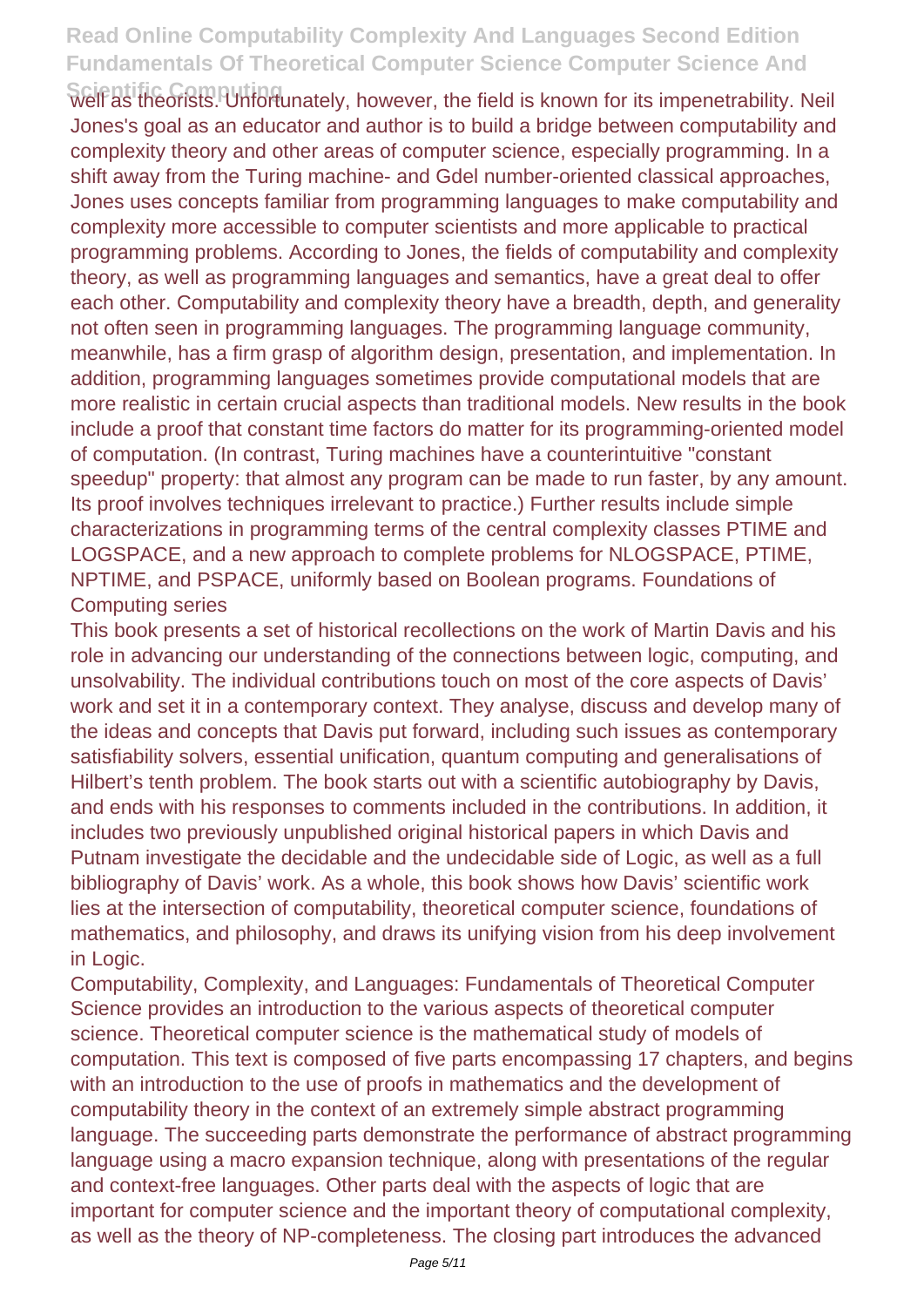Scientific Computing al-time computability theories, including the priority constructions for recursively enumerable Turing degrees. This book is intended primarily for undergraduate and graduate mathematics students.

Now you can clearly present even the most complex computational theory topics to your students with Sipser's distinct, market-leading INTRODUCTION TO THE THEORY OF COMPUTATION, 3E. The number one choice for today's computational theory course, this highly anticipated revision retains the unmatched clarity and thorough coverage that make it a leading text for upper-level undergraduate and introductory graduate students. This edition continues author Michael Sipser's well-known, approachable style with timely revisions, additional exercises, and more memorable examples in key areas. A new first-of-its-kind theoretical treatment of deterministic context-free languages is ideal for a better understanding of parsing and LR(k) grammars. This edition's refined presentation ensures a trusted accuracy and clarity that make the challenging study of computational theory accessible and intuitive to students while maintaining the subject's rigor and formalism. Readers gain a solid understanding of the fundamental mathematical properties of computer hardware, software, and applications with a blend of practical and philosophical coverage and mathematical treatments, including advanced theorems and proofs. INTRODUCTION TO THE THEORY OF COMPUTATION, 3E's comprehensive coverage makes this an ideal ongoing reference tool for those studying theoretical computing. Important Notice: Media content referenced within the product description or the product text may not be available in the ebook version.

This book offers an original and informative view of the development of fundamental concepts of computability theory. The treatment is put into historical context, emphasizing the motivation for ideas as well as their logical and formal development. In Part I the author introduces computability theory, with chapters on the foundational crisis of mathematics in the early twentieth century, and formalism. In Part II he explains classical computability theory, with chapters on the quest for formalization, the Turing Machine, and early successes such as defining incomputable problems, c.e. (computably enumerable) sets, and developing methods for proving incomputability. In Part III he explains relative computability, with chapters on computation with external help, degrees of unsolvability, the Turing hierarchy of unsolvability, the class of degrees of unsolvability, c.e. degrees and the priority method, and the arithmetical hierarchy. Finally, in the new Part IV the author revisits the computability (Church-Turing) thesis in greater detail. He offers a systematic and detailed account of its origins, evolution, and meaning, he describes more powerful, modern versions of the thesis, and he discusses recent speculative proposals for new computing paradigms such as hypercomputing. This is a gentle introduction from the origins of computability theory up to current research, and it will be of value as a textbook and guide for advanced undergraduate and graduate students and researchers in the domains of computability theory and theoretical computer science. This new edition is completely revised, with almost one hundred pages of new material. In particular the author applied more up-to-date, more consistent terminology, and he addressed some notational redundancies and minor errors. He developed a glossary relating to computability theory, expanded the bibliographic references with new entries, and added the new part described above and other new sections.

Formal Languages and Computation: Models and Their Applications gives a clear, comprehensive introduction to formal language theory and its applications in computer science. It covers all rudimental topics concerning formal languages and their models, especially grammars and automata, and sketches the basic ideas underlying the theory of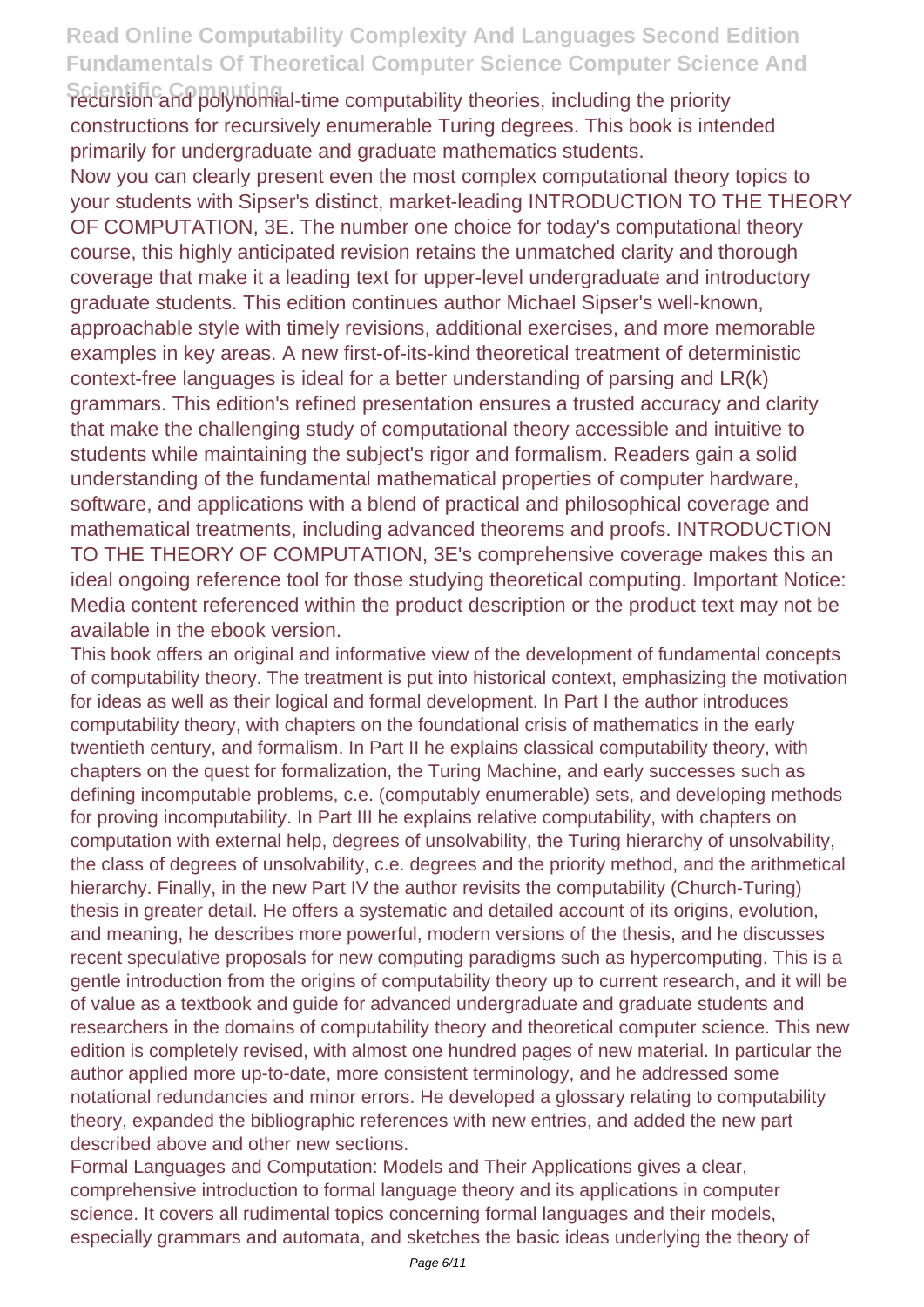Scientific Computation, including computability, decidability, and computational complexity. Emphasizing the relationship between theory and application, the book describes many real-world applications, including computer science engineering techniques for language processing and their implementation. Covers the theory of formal languages and their models, including all essential concepts and properties Explains how language models underlie language processors Pays a special attention to programming language analyzers, such as scanners and parsers, based on four language models—regular expressions, finite automata, context-free grammars, and pushdown automata Discusses the mathematical notion of a Turing machine as a universally accepted formalization of the intuitive notion of a procedure Reviews the general theory of computation, particularly computability and decidability Considers problemdeciding algorithms in terms of their computational complexity measured according to time and space requirements Points out that some problems are decidable in principle, but they are, in fact, intractable problems for absurdly high computational requirements of the algorithms that decide them In short, this book represents a theoretically oriented treatment of formal languages and their models with a focus on their applications. It introduces all formalisms concerning them with enough rigors to make all results quite clear and valid. Every complicated mathematical passage is preceded by its intuitive explanation so that even the most complex parts of the book are easy to grasp. After studying this book, both student and professional should be able to understand the fundamental theory of formal languages and computation, write language processors, and confidently follow most advanced books on the subject.

Covers all areas, including operations on languages, context-sensitive languages, automata, decidability, syntax analysis, derivation languages, and more. Numerous worked examples, problem exercises, and elegant mathematical proofs. 1983 edition.

The theme of this book is formed by a pair of concepts: the concept of formal language as carrier of the precise expression of meaning, facts and problems, and the concept of algorithm or calculus, i.e. a formally operating procedure for the solution of precisely described questions and problems. The book is a unified introduction to the modern theory of these concepts, to the way in which they developed first in mathematical logic and computability theory and later in automata theory, and to the theory of formal languages and complexity theory. Apart from considering the fundamental themes and classical aspects of these areas, the subject matter has been selected to give priority throughout to the new aspects of traditional questions, results and methods which have developed from the needs or knowledge of computer science and particularly of complexity theory. It is both a textbook for introductory courses in the abovementioned disciplines as well as a monograph in which further results of new research are systematically presented and where an attempt is made to make explicit the connections and analogies between a variety of concepts and constructions.

The breathtakingly rapid pace of change in computing makes it easy to overlook the pioneers who began it all. Written by Martin Davis, respected logician and researcher in the theory of computation, The Universal Computer: The Road from Leibniz to Turing explores the fascinating lives, ideas, and discoveries of seven remarkable mathematicians. It tells the stories of the unsung heroes of the computer age – the logicians. The story begins with Leibniz in the 17th century and then focuses on Boole, Frege, Cantor, Hilbert, and Gödel, before turning to Turing. Turing's analysis of algorithmic processes led to a single, all-purpose machine that could be programmed to carry out such processes—the computer. Davis describes how this incredible group, with lives as extraordinary as their accomplishments, grappled with logical reasoning and its mechanization. By investigating their achievements and failures, he shows how these pioneers paved the way for modern computing. Bringing the material up to date, in this revised edition Davis discusses the success of the IBM Watson on Jeopardy, reorganizes the information on incompleteness, and adds information on Konrad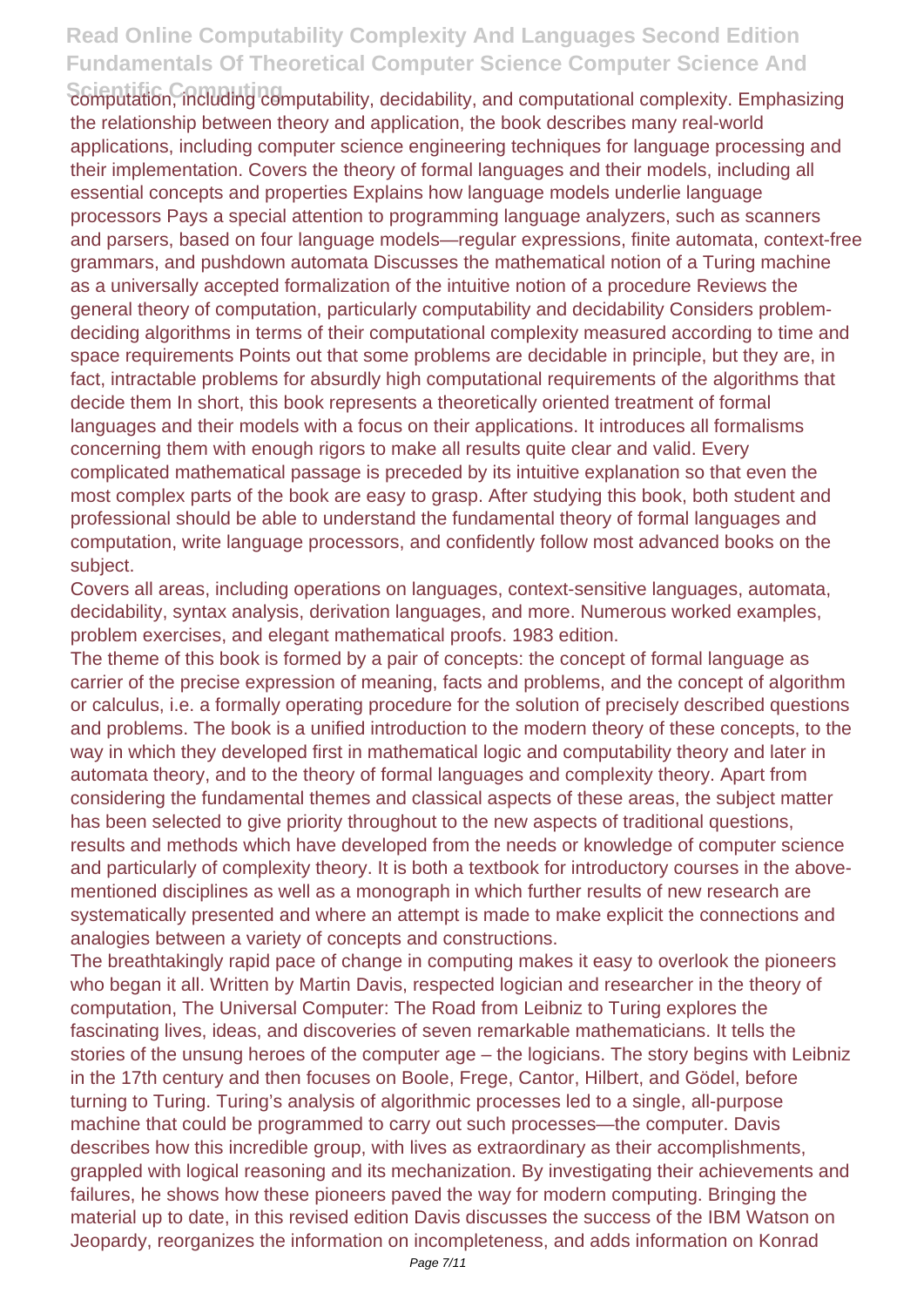**Scientific Computing** Zuse. A distinguished prize-winning logician, Martin Davis has had a career of more than six decades devoted to the important interface between logic and computer science. His expertise, combined with his genuine love of the subject and excellent storytelling, make him the perfect person to tell this story.

Models of Computation and Formal Languages presents a comprehensive and rigorous treatment of the theory of computability. The text takes a novel approach focusing on computational models and is the first book of its kind to feature companion software. Deus Ex Machina, developed by Nicolae Savoiu, comprises software simulations of the various computational models considered and incorporates numerous examples in a user-friendly format. Part I of the text introduces several universal models including Turing machines, Markov algorithms, and register machines. Complexity theory is integrated gradually, starting in Chapter 1. The vector machine model of parallel computation is covered thoroughly both in text and software. Part II develops the Chomsky hierarchy of formal languages and provides both a grammar-theoretic and an automata-theoretic characterization of each language family. Applications to programming languages round out an in-depth theoretical discussion, making this an ideal text for students approaching this subject for the first time. Ancillary sections of several chapters relate classical computability theory to the philosophy of mind, cognitive science, and theoretical linguistics. Ideal for Theory of Computability and Theory of Algorithms courses at the advanced undergraduate or beginning graduate level, Models of Computation and Formal Languages is one of the only texts that... - - Features accompanying software available on the World Wide Web at http: //home.manhattan.edu/ gregory.taylor/thcomp/ Adopts an integrated approach to complexity theory - Offers a solutions manual containing full solutions to several hundred exercises. Most of these solutions are available to students on the World Wide Web at http: //home.manhattan.edu/ gregory.taylor/thcomp - Features examples relating the theory of computation to the probable programming experience of an undergraduate computer science major

This revised and extensively expanded edition of Computability and Complexity Theory comprises essential materials that are core knowledge in the theory of computation. The book is self-contained, with a preliminary chapter describing key mathematical concepts and notations. Subsequent chapters move from the qualitative aspects of classical computability theory to the quantitative aspects of complexity theory. Dedicated chapters on undecidability, NP-completeness, and relative computability focus on the limitations of computability and the distinctions between feasible and intractable. Substantial new content in this edition includes: a chapter on nonuniformity studying Boolean circuits, advice classes and the important result of Karp?Lipton. a chapter studying properties of the fundamental probabilistic complexity classes a study of the alternating Turing machine and uniform circuit classes. an introduction of counting classes, proving the famous results of Valiant and Vazirani and of Toda a thorough treatment of the proof that IP is identical to PSPACE With its accessibility and well-devised organization, this text/reference is an excellent resource and guide for those looking to develop a solid grounding in the theory of computing. Beginning graduates, advanced undergraduates, and professionals involved in theoretical computer science, complexity theory, and computability will find the book an essential and practical learning tool. Topics and features: Concise, focused materials cover the most fundamental concepts and results in the field of modern complexity theory, including the theory of NP-completeness, NP-hardness, the polynomial hierarchy, and complete problems for other complexity classes Contains information that otherwise exists only in research literature and presents it in a unified, simplified manner Provides key mathematical background information, including sections on logic and number theory and algebra Supported by numerous exercises and supplementary problems for reinforcement and self-study purposes

This classic book on formal languages, automata theory, and computational complexity has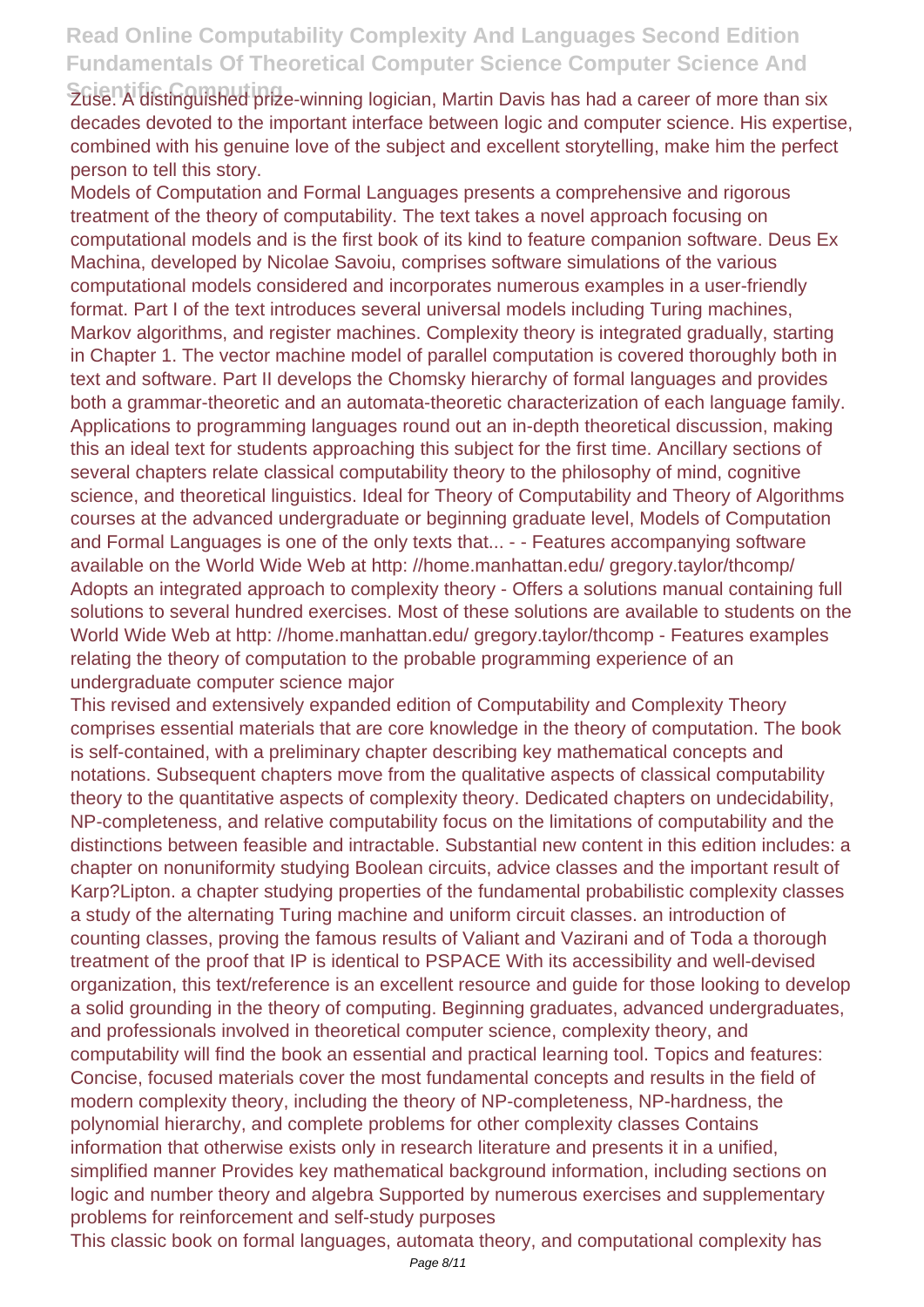**Scientificated to present theoretical concepts in a concise and straightforward manner with the** increase of hands-on, practical applications. This new edition comes with Gradiance, an online assessment tool developed for computer science. Please note, Gradiance is no longer available with this book, as we no longer support this product.

The new edition of an introductory text that teaches students the art of computational problem solving, covering topics ranging from simple algorithms to information visualization. This book introduces students with little or no prior programming experience to the art of computational problem solving using Python and various Python libraries, including PyLab. It provides students with skills that will enable them to make productive use of computational techniques, including some of the tools and techniques of data science for using computation to model and interpret data. The book is based on an MIT course (which became the most popular course offered through MIT's OpenCourseWare) and was developed for use not only in a conventional classroom but in in a massive open online course (MOOC). This new edition has been updated for Python 3, reorganized to make it easier to use for courses that cover only a subset of the material, and offers additional material including five new chapters. Students are introduced to Python and the basics of programming in the context of such computational concepts and techniques as exhaustive enumeration, bisection search, and efficient approximation algorithms. Although it covers such traditional topics as computational complexity and simple algorithms, the book focuses on a wide range of topics not found in most introductory texts, including information visualization, simulations to model randomness, computational techniques to understand data, and statistical techniques that inform (and misinform) as well as two related but relatively advanced topics: optimization problems and dynamic programming. This edition offers expanded material on statistics and machine learning and new chapters on Frequentist and Bayesian statistics.

Computability has played a crucial role in mathematics and computer science, leading to the discovery, understanding and classification of decidable/undecidable problems, paving the way for the modern computer era, and affecting deeply our view of the world. Recent new paradigms of computation, based on biological and physical models, address in a radically new way questions of efficiency and challenge assumptions about the so-called Turing barrier. This volume addresses various aspects of the ways computability and theoretical computer science enable scientists and philosophers to deal with mathematical and real-world issues, covering problems related to logic, mathematics, physical processes, real computation and learning theory. At the same time it will focus on different ways in which computability emerges from the real world, and how this affects our way of thinking about everyday computational issues. Contents:Computation, Information, and the Arrow of Time (P Adriaans & P van Emde Boas)The Isomorphism Conjecture for NP (M Agrawal)The Ershov Hierarchy (M M Arslanov)Complexity and Approximation in Reoptimization (G Ausiello et al.)Definability in the Real Universe (S B Cooper)HF-Computability (Y L Drshov et al.)The Mathematics of Computing Between Logic and Physics (G Longo & T Paul)Liquid State Machines: Motivation, Theory, and Applications (W Maass)Experiments on an Internal Approach to Typed Algorithms in Analysis (D Normann)Recursive Functions: An Archeological Look (P Odifreddi)Reverse Mathematics and Well-Ordering Principles (M Rathjen & A Weiermann)Discrete Transfinite Computation Models (P D Welch)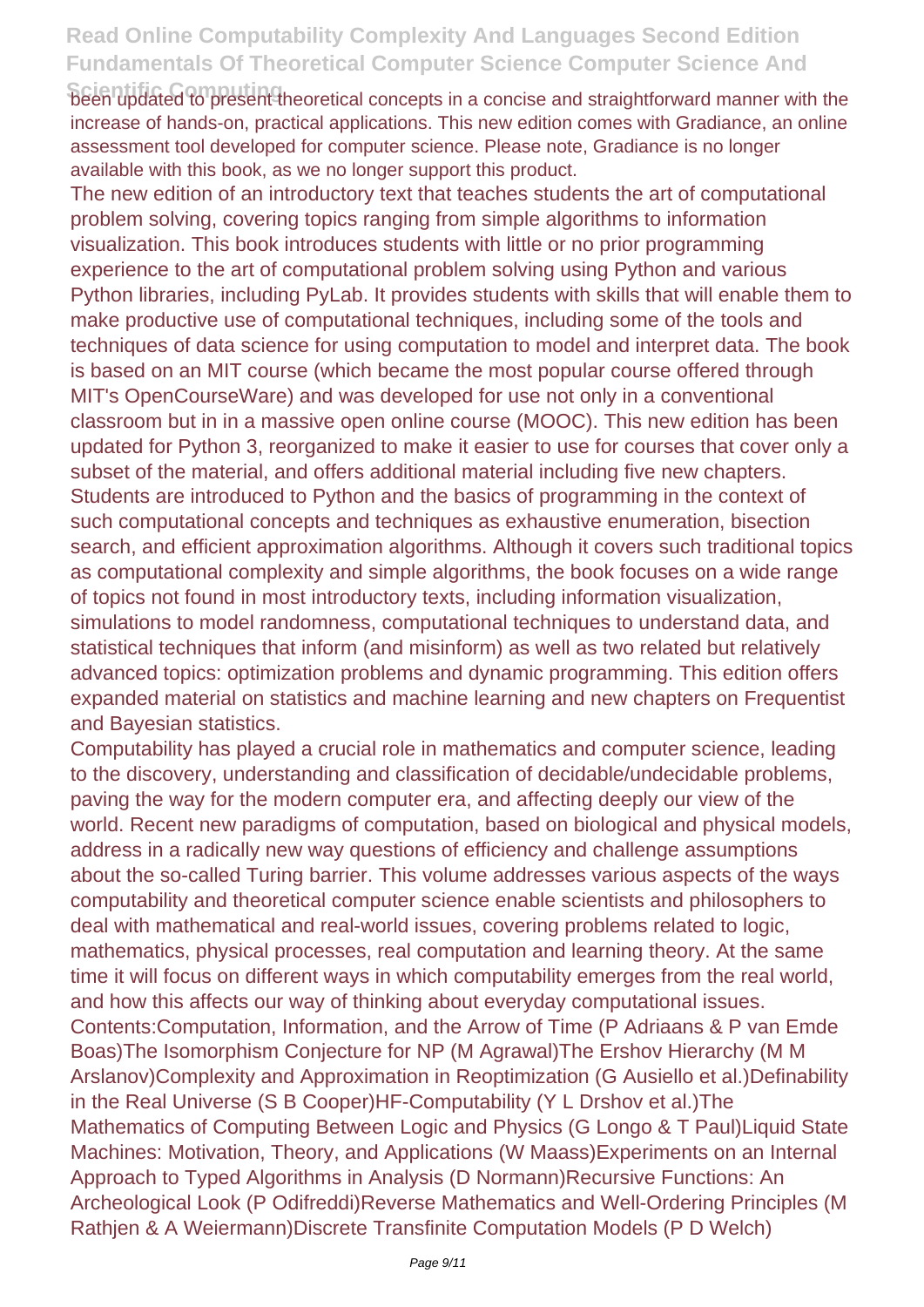**Scientific Computing** Readership: Researchers in computational mathematics, logic, and theoretical computer science. Keywords:Computability;Logic;Real World;Turing Barrier;Real Computation;Learning Theory

Introduction to Languages and the Theory of Computation is an introduction to the theory of computation that emphasizes formal languages, automata and abstract models of computation, and computability; it also includes an introduction to computational complexity and NP-completeness. Through the study of these topics, students encounter profound computational questions and are introduced to topics that will have an ongoing impact in computer science. Once students have seen some of the many diverse technologies contributing to computer science, they can also begin to appreciate the field as a coherent discipline. A distinctive feature of this text is its gentle and gradual introduction of the necessary mathematical tools in the context in which they are used. Martin takes advantage of the clarity and precision of mathematical language but also provides discussion and examples that make the language intelligible to those just learning to read and speak it. The material is designed to be accessible to students who do not have a strong background in discrete mathematics, but it is also appropriate for students who have had some exposure to discrete math but whose skills in this area need to be consolidated and sharpened.

Turing's famous 1936 paper introduced a formal definition of a computing machine, a Turing machine. This model led to both the development of actual computers and to computability theory, the study of what machines can and cannot compute. This book presents classical computability theory from Turing and Post to current results and methods, and their use in studying the information content of algebraic structures, models, and their relation to Peano arithmetic. The author presents the subject as an art to be practiced, and an art in the aesthetic sense of inherent beauty which all mathematicians recognize in their subject. Part I gives a thorough development of the foundations of computability, from the definition of Turing machines up to finite injury priority arguments. Key topics include relative computability, and computably enumerable sets, those which can be effectively listed but not necessarily effectively decided, such as the theorems of Peano arithmetic. Part II includes the study of computably open and closed sets of reals and basis and nonbasis theorems for effectively closed sets. Part III covers minimal Turing degrees. Part IV is an introduction to games and their use in proving theorems. Finally, Part V offers a short history of computability theory. The author has honed the content over decades according to feedback from students, lecturers, and researchers around the world. Most chapters include exercises, and the material is carefully structured according to importance and difficulty. The book is suitable for advanced undergraduate and graduate students in computer science and mathematics and researchers engaged with computability and mathematical logic.

Praise for the First Edition "...complete, up-to-date coverage of computational complexitytheory...the book promises to become the standard reference oncomputational complexity." -Zentralblatt MATH A thorough revision based on advances in the field ofcomputational complexity and readers' feedback, the SecondEdition of Theory of Computational Complexity presentsupdates to the principles and applications essential tounderstanding modern computational complexity theory. The newedition continues to serve as a comprehensive resource on the useof